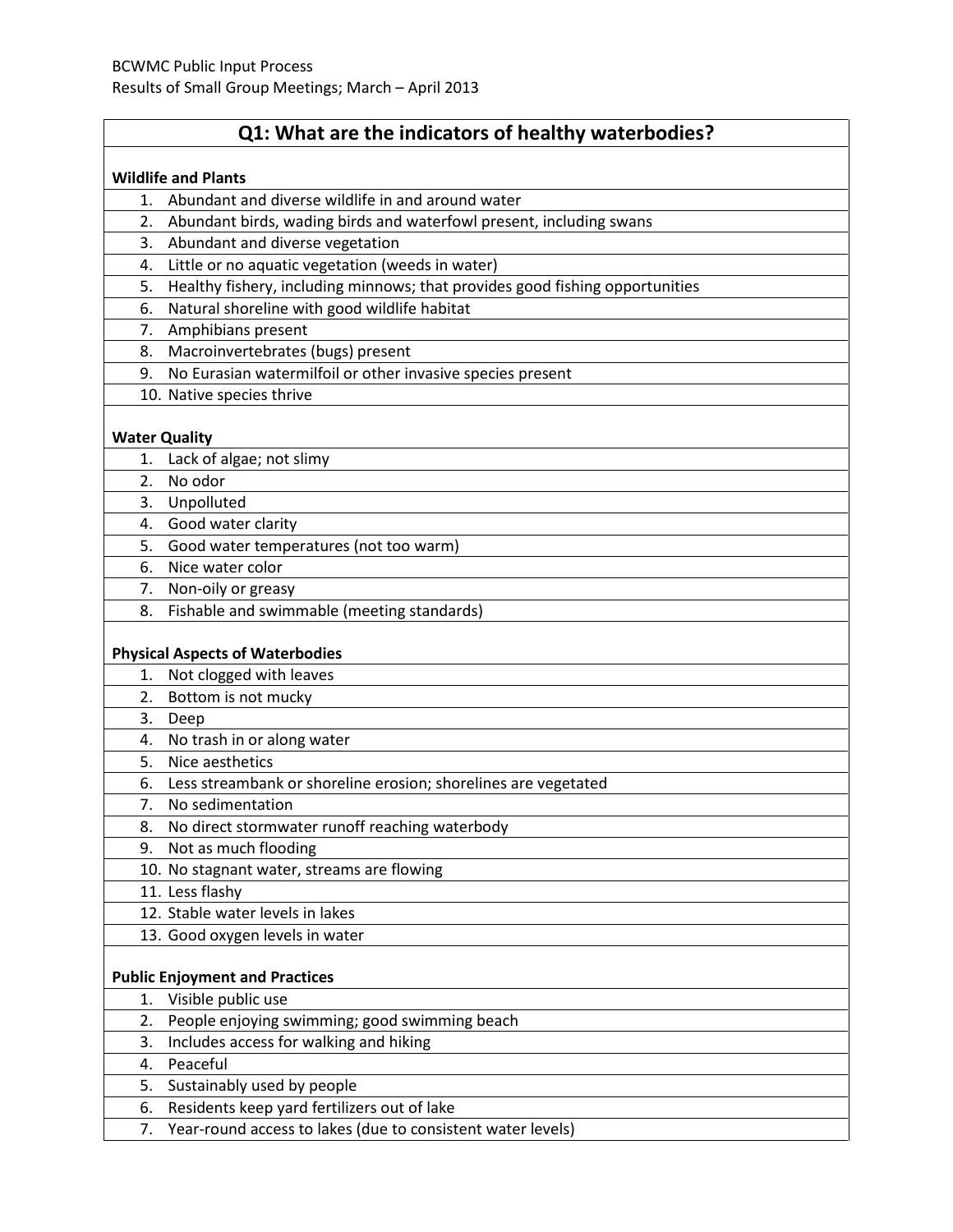### **Q2: What concerns do you have regarding the waterbodies in your community?**

#### **Effects of Individuals**

1. Too much trash

2. Too many motorboats

- 3. Too much pet waste
- 4. Runoff from yards and streets
- 5. Too much groundwater consumption
- 6. Lack of infiltration or diversion in lawns
	- 7. Lack of sense of responsibility and respect/lack of attention from residents and businesses

#### **Development/Infrastructure**

- 1. Salt use
- 2. Lightrail encroachment in wetlands
- 3. Stormwater runoff without filtration or treatment, more treatment ponds needed
- 4. Concentration of impervious surfaces
- 5. Chemical and pollutant inputs from runoff
- 6. Modifications to waterbodies due to development
- 7. Runoff from older commercial/industrial areas
- 8. Construction site erosion
- 9. Effects of housing developments
- 10. Leaks and spills from railroads
- 11. Aging infrastructure
- 12. Effects of dredging

#### **Biology**

| Too many weeds<br>1.                                              |  |
|-------------------------------------------------------------------|--|
| 2.<br>Non-natural shorelines                                      |  |
| 3.<br>Aquatic invasive species, including rough fish              |  |
| Terrestrial invasive species<br>4.                                |  |
| Too much algae<br>5.                                              |  |
| Too many geese<br>6.                                              |  |
| Lack of wildlife diversity<br>7.                                  |  |
| Lack of buffers<br>8.                                             |  |
| Fish consumption advisories<br>9.                                 |  |
| 10. Loss of thousands of ash trees in watershed                   |  |
| <b>Physical/Chemical Aspects of Waterbodies</b>                   |  |
| Lack of public access and well maintained access<br>1.            |  |
| Non-consistent water levels<br>2.                                 |  |
| 3.<br>Sediment build-up                                           |  |
| Streambank erosion<br>4.                                          |  |
| Increased rainfall events<br>5.                                   |  |
| Too much total phosphorus, including internal loading<br>6.       |  |
| Low water clarity<br>7.                                           |  |
| Low water levels on Medicine Lake<br>8.                           |  |
| Bassett Creek south of Glenwood is "terrible"<br>9.               |  |
| 10. Flooding                                                      |  |
| 11. Groundwater quality and quantity in wells in Medicine Lake    |  |
| 12. Abundance of cattails in ponds resulting in flooding problems |  |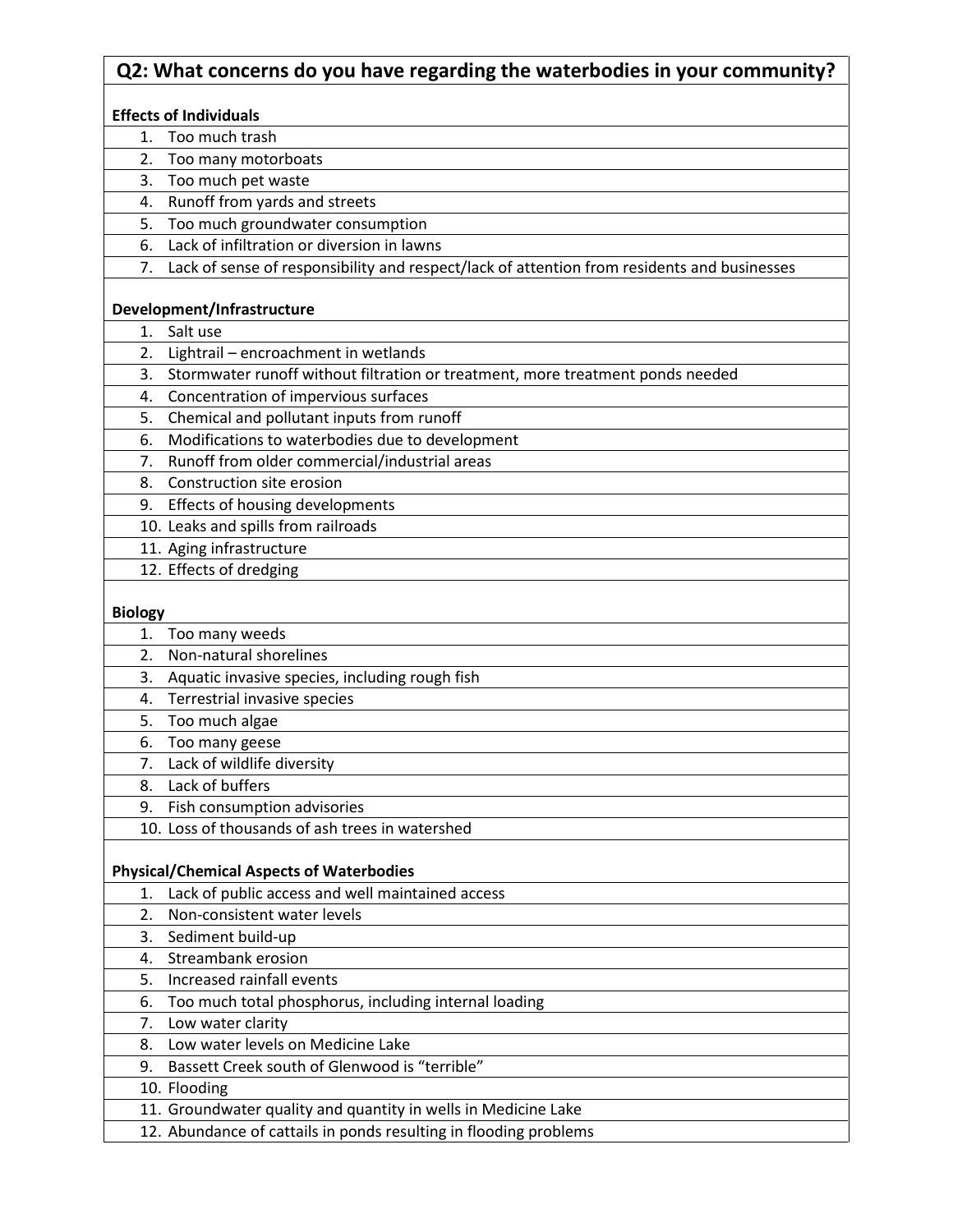# **Q2: What concerns do you have regarding the waterbodies in your community?**

#### **Funding/Governance/Societal**

- 1. Lack of funding
- 2. Commitment from all 9 cities
- 3. Lack of education
- 4. Not enough benefit to not enough people (projects?)
- 5. Need better prioritization of projects
- 6. Apathy of public; need to change behavior, actions, habitats of residents
- 7. Not enough projects in Northwood Lake subwatershed
- 8. Lack of city-implemented projects like raingardens
- 9. Need better sources of information
- 10. Need more tax incentives for better projects
- 11. Expectations that water quality problems can be solved quickly with a silver bullet
- 12. Need more land acquisition for flood easements
- 13. Balance management of recreational lakes vs. scenic ponds
- 14. Pond management before lake management
- 15. Balancing habitat with recreation
- 16. Need to fully study effects of Medicine Lake's possible water level manipulation on the floodplain, water quality, water temperatures, and overall lake health

## **Q3: What are the barriers to improving water quality?**

#### **Physical**

- 1. Poorly drained soils
- 2. Flooding
- 3. Lack of space for water quality projects
- 4. Zebra mussels
- 5. Too many weeds

#### **Government**

- 1. Lack of funding and resources
- 2. Lack of education and knowledge
- 3. Time
- 4. Lower priority for decision makers
- 5. Science of water quality is still young
- 6. Lack of consensus and common ground on what it takes to improve water quality
- 7. Government inefficiency
- 8. Inability to identify the problem and install correct project in correct location
- 9. Push for development
	- 10. Government agency restrictions
	- 11. Not being willing to dredge

### **Public**

| 1. Too many motorboats                            |
|---------------------------------------------------|
| 2. Angry residents                                |
| 3. Unwillingness to change, self interests        |
| 4. Disconnection of public from natural resources |
| 5. Property rights                                |
| 6. Stigma of environmental issues, in general     |
| 7. Public unwilling to give more funding          |